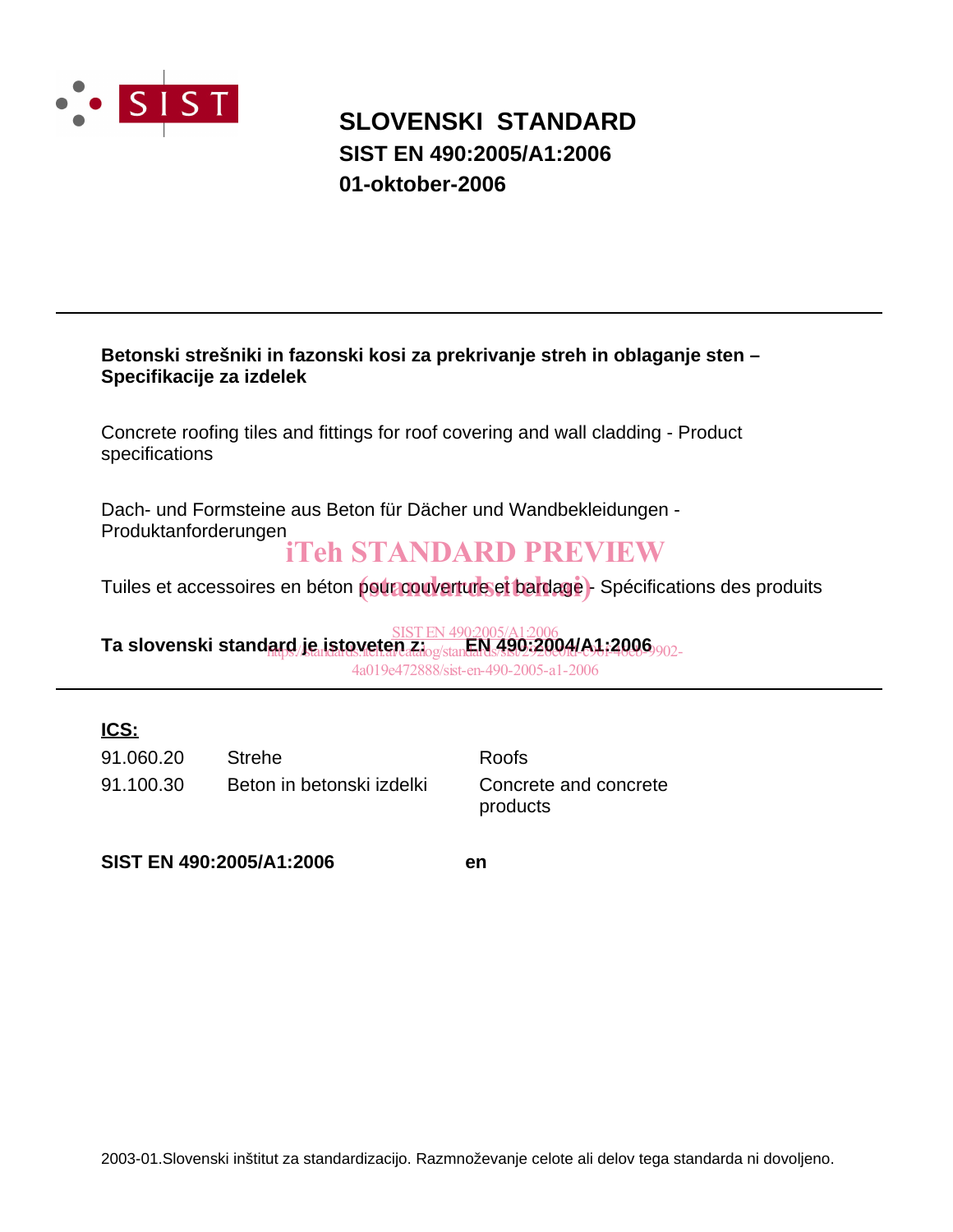# iTeh STANDARD PREVIEW (standards.iteh.ai)

SIST EN 490:2005/A1:2006 https://standards.iteh.ai/catalog/standards/sist/2926e0fd-c96f-46eb-9902- 4a019e472888/sist-en-490-2005-a1-2006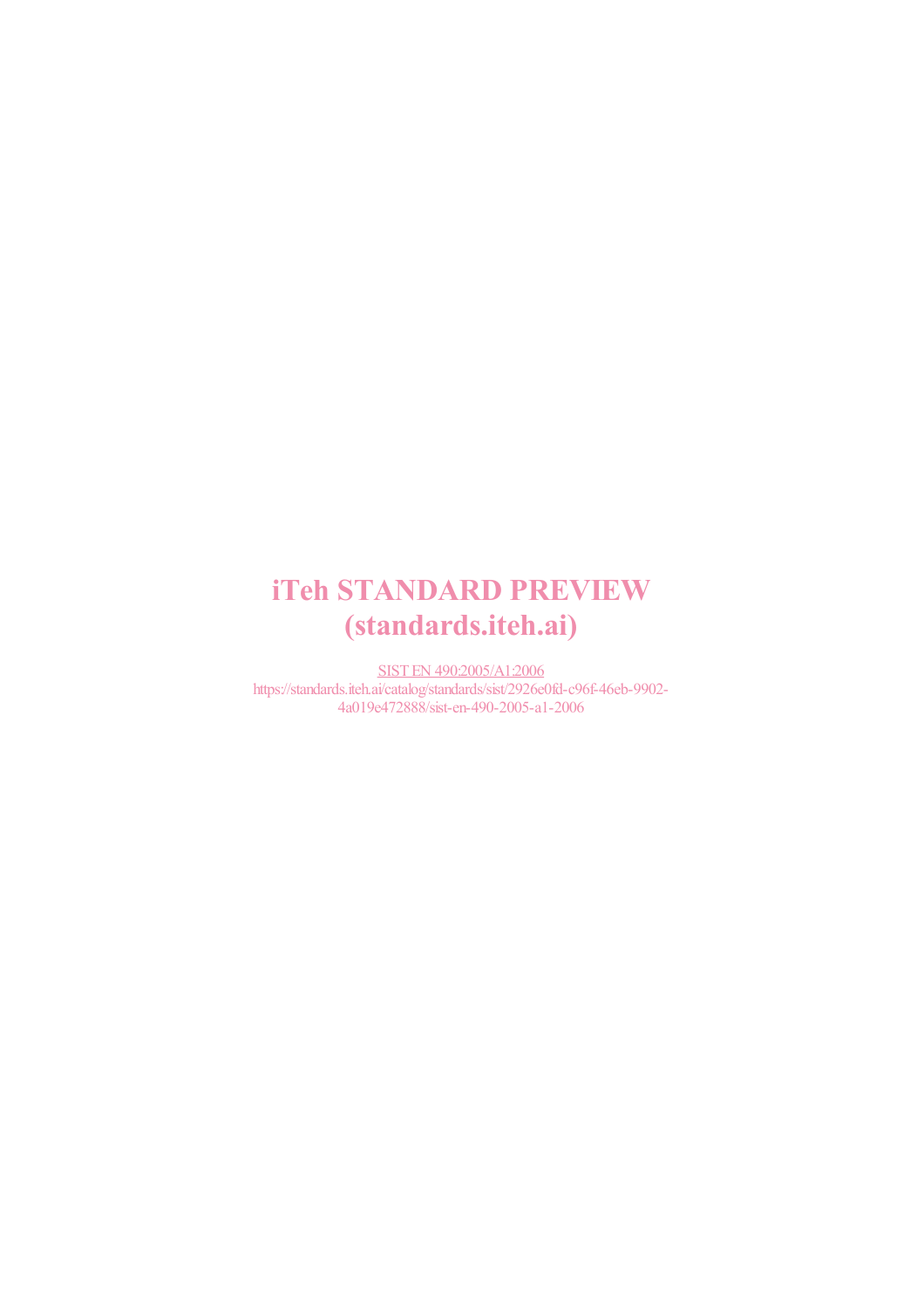# EUROPEAN STANDARD NORME EUROPÉENNE EUROPÄISCHE NORM

## **EN 490:2004/A1**

June 2006

ICS 91.100.30

English Version

### Concrete roofing tiles and fittings for roof covering and wall cladding - Product specifications

Tuiles et accessoires en béton pour couverture et bardage - Spécifications des produits

Dach- und Formsteine aus Beton für Dächer und Wandbekleidungen - Produktanforderungen

This amendment A1 modifies the European Standard EN 490:2004; it was approved by CEN on 16 March 2006.

CEN members are bound to comply with the CEN/CENELEC Internal Regulations which stipulate the conditions for inclusion of this amendment into the relevant national standard without any alteration. Up-to-date lists and bibliographical references concerning such national standards may be obtained on application to the Central Secretariat or to any CEN member.

This amendment exists in three official versions (English, French, German). A version in any other language made by translation under the responsibility of a CEN member into its own language and notified to the Central Secretariat has the same status as the official versions.

CEN members are the national standards bodies of Austria, Belgium, Cyprus, Czech Republic, Denmark, Estonia, Finland, France, Germany, Greece, Hungary, Iceland, Ireland<u>, Italy, Latvia, Lithuania, Luxembourg,</u> Malta, Netherlands, Norway, Poland, Portugal, Romania, Germany, Greece, Hungary, Iceland, Ireland, Italy, Latvia, Lithuania, Luxembourg, Ma<br>Slovakia, Slovenia, Spain, Sweden, Switzerland and United Kingdom. LCTI.

> SIST EN 490:2005/A1:2006 https://standards.iteh.ai/catalog/standards/sist/2926e0fd-c96f-46eb-9902- 4a019e472888/sist-en-490-2005-a1-2006



EUROPEAN COMMITTEE FOR STANDARDIZATION COMITÉ EUROPÉEN DE NORMALISATION EUROPÄISCHES KOMITEE FÜR NORMUNG

**Management Centre: rue de Stassart, 36 B-1050 Brussels**

© 2006 CEN All rights of exploitation in any form and by any means reserved worldwide for CEN national Members.

Ref. No. EN 490:2004/A1:2006: E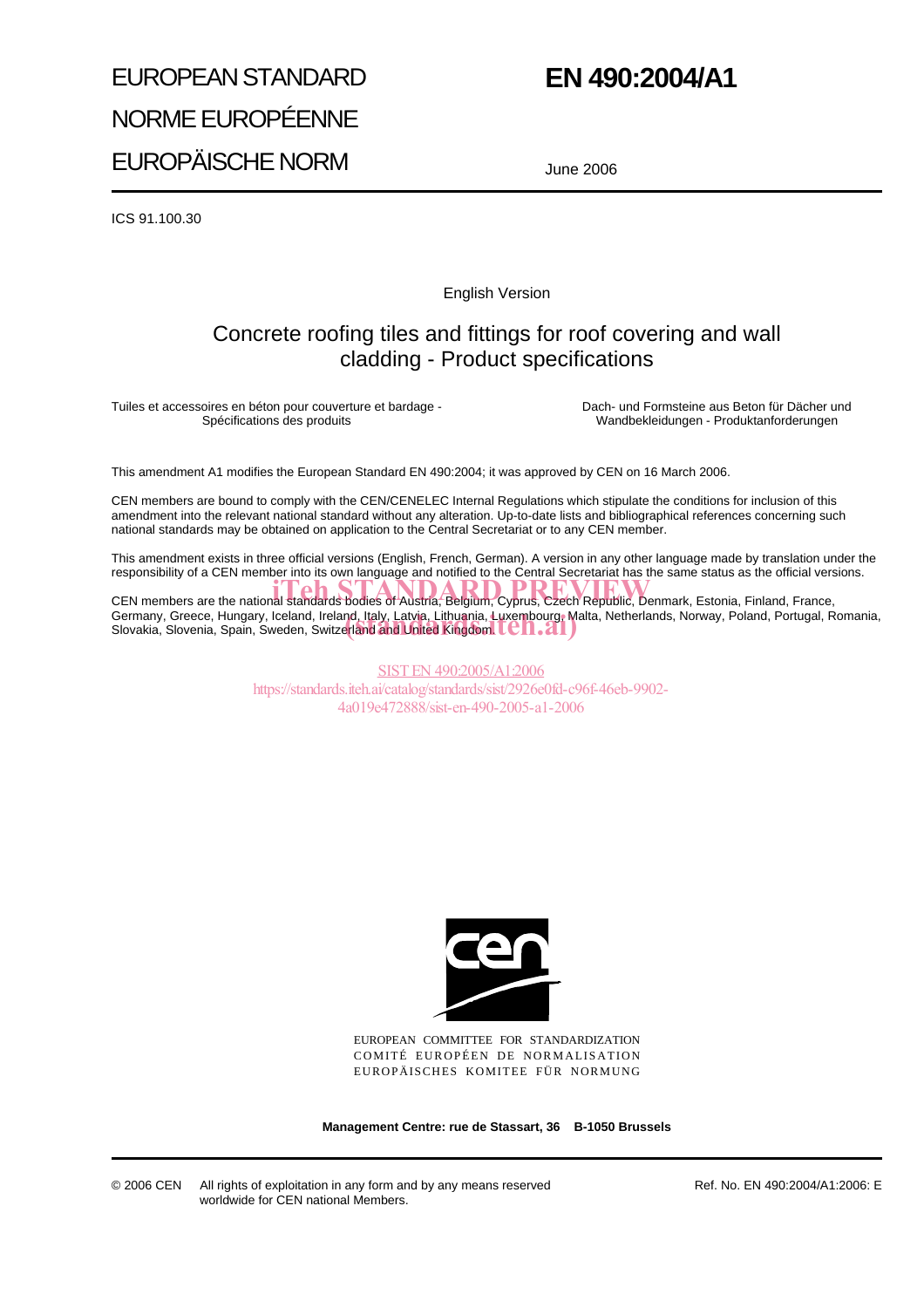### **Contents**

#### Page

| $1 \quad$      |  |  |
|----------------|--|--|
| $\overline{2}$ |  |  |
| 5.9            |  |  |
| 5.9.2          |  |  |
| 6.2            |  |  |
|                |  |  |
|                |  |  |
|                |  |  |
|                |  |  |
|                |  |  |

## **iTeh STANDARD PREVIEW** (standards.iteh.ai)

SIST EN 490:2005/A1:2006 https://standards.iteh.ai/catalog/standards/sist/2926e0fd-c96f-46eb-9902-4a019e472888/sist-en-490-2005-a1-2006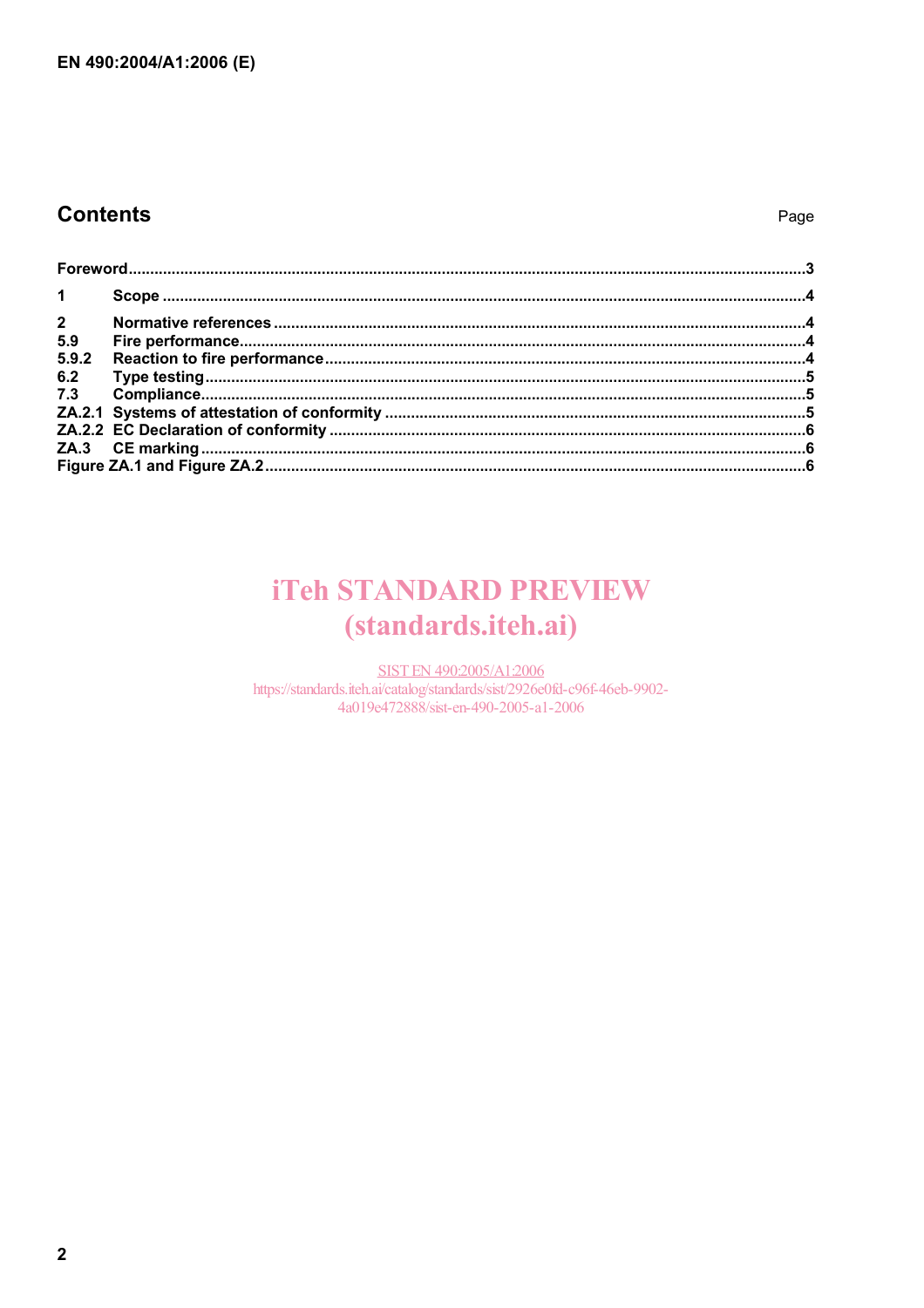### **Foreword**

This European Standard (EN 490:2004/A1:2006) has been prepared by Technical Committee CEN/TC 128 "Roof covering products for discontinuous laying and products for wall cladding", the secretariat of which is held by IBN/BIN.

This Amendment to the European Standard EN 490:2004 shall be given the status of a national standard, either by publication of an identical text or by endorsement, at the latest by December 2006, and conflicting national standards shall be withdrawn at the latest by December 2006.

This European Standard has been prepared under a mandate given to CEN by the European Commission and the European Free Trade Association, and supports essential requirements of EU Directive 89/106.

For relationship with EU Directive(s), see informative Annex ZA, which is an integral part of this European Standard.

This Amendment changes the way in which reaction to fire of organically coated and glued products and fittings is considered.

According to the CEN/CENELEC Internal Regulations, the national standards organizations of the following countries are bound to implement this European Standard: Austria, Belgium, Cyprus, Czech Republic,<br>Denmark. Estonia. Finland. France. Germany. Greece. Hungary. Iceland. Ireland. Italy. Latvia. Lithuania. Denmark, Estonia, Finland, France, Germany, Greece, Hungary, Iceland, Ireland, Italy, Latvia, Lithuania, Luxembourg, Malta, Netherlands, Norway, Poland, Portugal, Romania, Slovakia, Slovenia, Spain, Sweden,<br>Switzerland and United Kingdom. Switzerland and United Kingdom.

> SIST EN 490:2005/A1:2006 https://standards.iteh.ai/catalog/standards/sist/2926e0fd-c96f-46eb-9902- 4a019e472888/sist-en-490-2005-a1-2006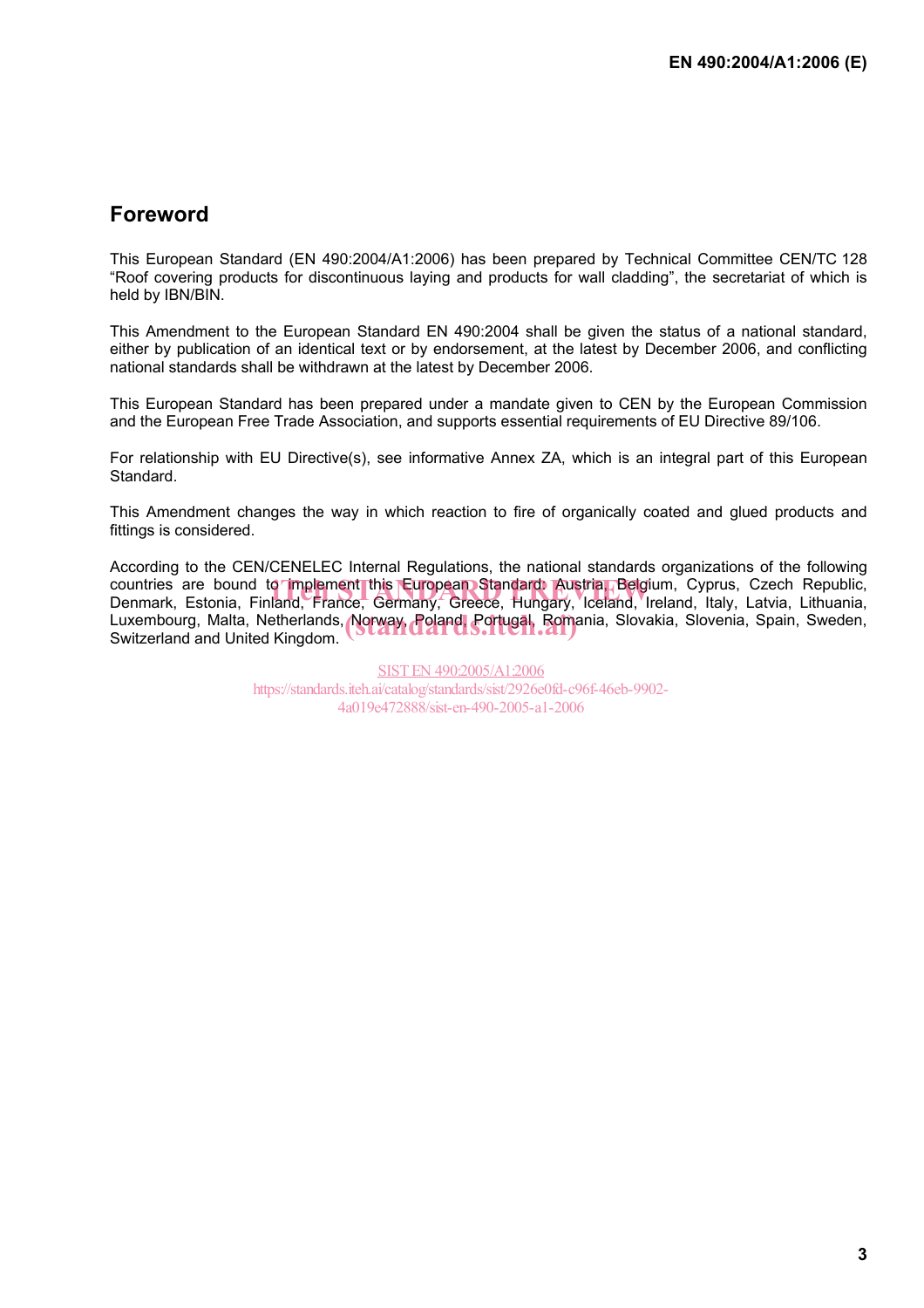#### **1 Scope**

*Replace second paragraph by:* 

Concrete roofing tiles and fittings may incorporate surface coatings and glued concrete components.

#### **2 Normative references**

*After the reference ENV 1187, add the following references*:

EN 13238, *Reaction to fire tests for building products — Conditioning procedures and general rules for selection of substrates* 

EN 13823, *Reaction to fire tests for building products — Building products excluding floorings exposed to the thermal attack by a single burning item* 

*Modify the reference prEN 13501-5 to read EN 13501-5 and add the following reference:* 

EN ISO 1716, *Reaction to fire tests for building products — Determination of the heat of combustion ISO 1716:2002)* 

#### **5.9 Fire performance**

#### **5.9.2 Reaction to fire performance**  iTeh STANDARD PREVIEW (standards.iteh.ai)

#### **5.9.2.1 Requirements**

*Replace text by:*  SIST EN 490:2005/A1:2006 https://standards.iteh.ai/catalog/standards/sist/2926e0fd-c96f-46eb-9902- 4a019e472888/sist-en-490-2005-a1-2006

This characteristic shall be declared when subject to regulatory requirements, and may be declared when not subject to such regulatory requirements. The reaction of products to fire shall be determined and declared according to the provisions of 5.9.2.2.

This characteristic does not apply to glued tiles or fittings. For such products, no indication needs to be given related to their reaction to fire performance, nor does Class F need to be given.

#### **5.9.2.2 Testing and assessment methods**

#### **5.9.2.2.1 Products satisfying the requirements for the fire reaction Class A1, without the need for testing**

*After the first paragraph, delete the first bullet point text, which makes the second bullet point text the first*.

*Add a new second bullet point text:* 

 any coating system (i.e. organic layer and cement slurry layer, if relevant), which contains ≤ 1,0 % by weight or volume (whichever is the lower) of homogeneously distributed organic material, is itself Class A1.

#### **5.9.2.2.2 Other products**

*Replace text with:*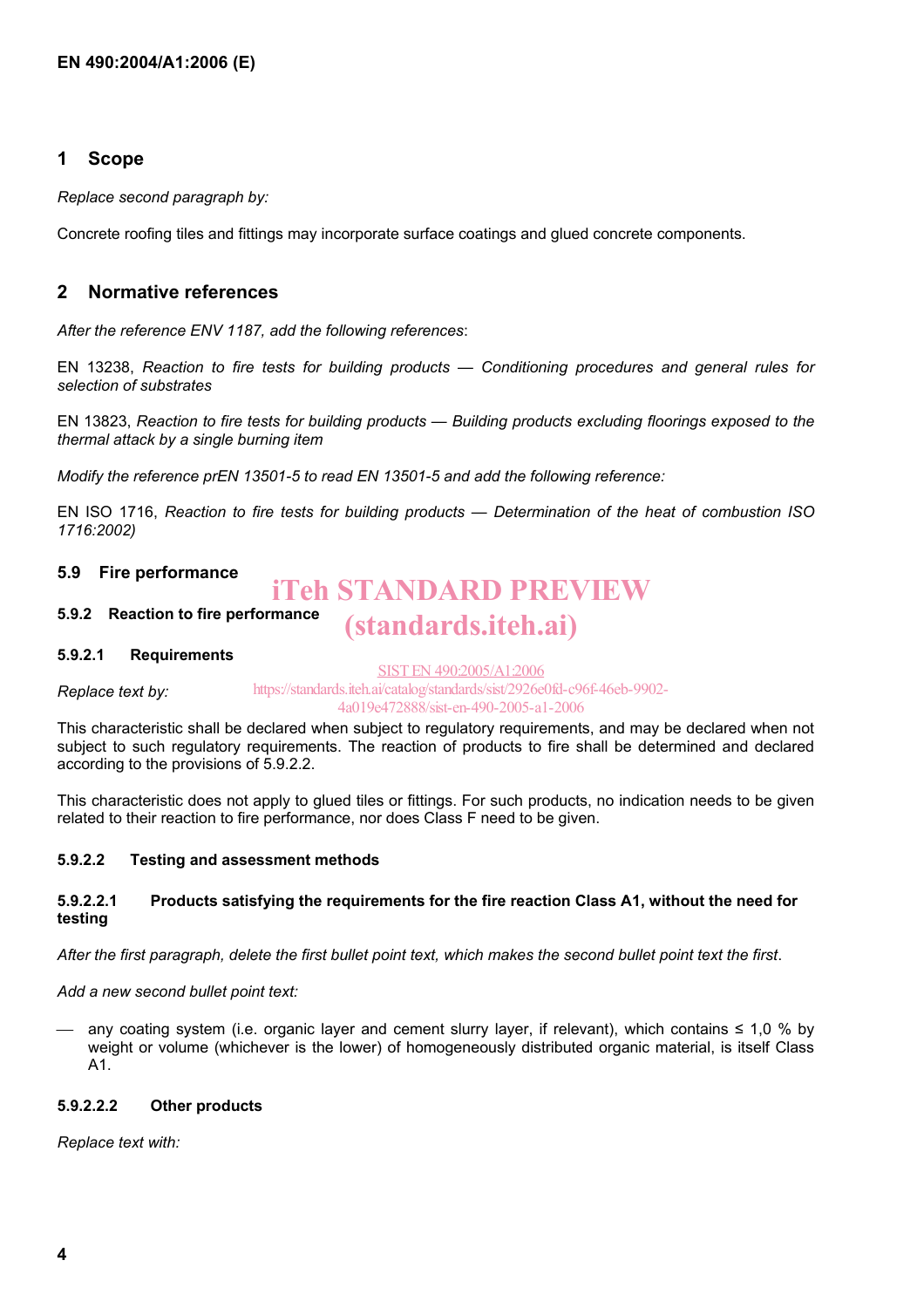Products not meeting the requirements of 5.9.2.2.1 shall be tested and classified in accordance with EN 13501-1 as follows:

- $-$  for a coating system with a gross calorific potential (PCS) ≤ 2.0MJ/kg, when tested according to EN ISO 1716, the product may be classified A1;
- $-$  for a coating system with a PCS ≤ 2,0 MJ/m<sup>2</sup>, the product may be classified A1 provided that the coating system, when tested according to EN 13823, meets the requirements for this given in EN 13501-1;
- for a coating system with a PCS > 2,0 MJ/kg and ≤ 4,0 MJ/m2, when tested according to EN ISO 1716, the complete coating system shall be tested according to EN 13823 on either the calcium silicate or fibre cement substrates given in EN 13238. If the coating system meets the requirements of Class A2, the product shall also be classified Class A2 with appropriate smoke and droplets sub-classification;
- for any coating system other than those stated above, the coating shall be tested for the requirements of classes lower than A2 and the product shall be given the same class as the coating system;
- as an alternative to the above requirements, the coated product itself shall be tested and the classification requirements of EN 13501-1 shall apply. For tests to EN 13823, the product shall be mounted and fixed in a manner which is representative of its intended application (i.e. mounted on timber battens with no underlying insulation or organic material).

The requirements above relate to uncoated tiles or fittings which are Class A1. Where the uncoated tiles or fittings contain > 1,0 % by weight or volume (whichever is the lower) of homogeneously distributed organic material and are not Class A1, coated products shall be classified in accordance with EN 13501-1.<br> **iTeh STANDARD PREVIEW** 

Results obtained for a coating system including an organic layer, apply to any other coating systems Results obtained for a coating system including an organic layer, apply to any other coating systems<br>containing the same composition as the system tested (e.g. the same generic type of polymeric binding) but having less organic material and, therefore, a PCS which is less than that tested.

#### SIST EN 490:2005/A1:2006

**6.2 Type testing** https://standards.iteh.ai/catalog/standards/sist/2926e0fd-c96f-46eb-9902-4a019e472888/sist-en-490-2005-a1-2006

#### *Add third paragraph:*

In respect of reaction to fire performance, if the raw materials for coating systems are supplied with a declaration of their PCS values, no testing for PCS is required to demonstrate compliance with the limits given in 5.9.2.2.2.

#### **7.3 Compliance**

*Table 2. In the right corner box of Fire tests versus Factory Production Control tests - Minimum frequency, add footnote reference '*<sup>a</sup> *'.* 

*Add footnote to table 2:* 

a For coated products, the manufacturer shall control the composition and rate of application of the coating system.

#### **ZA.2.1 Systems of attestation of conformity**

*Amend Table ZA.2:* 

Replace footnote <sup>a</sup> by <sup>a</sup> All concrete tiles and fittings, when requiring testing, are considered to be under attestation system 3 (see Commission Directive 89/106/EEC (CPD), Annex III.2 (ii) second possibility).

*Delete footnote c .* 

```
Replace footnote marked <sup>d</sup> by <sup>c</sup>.
```